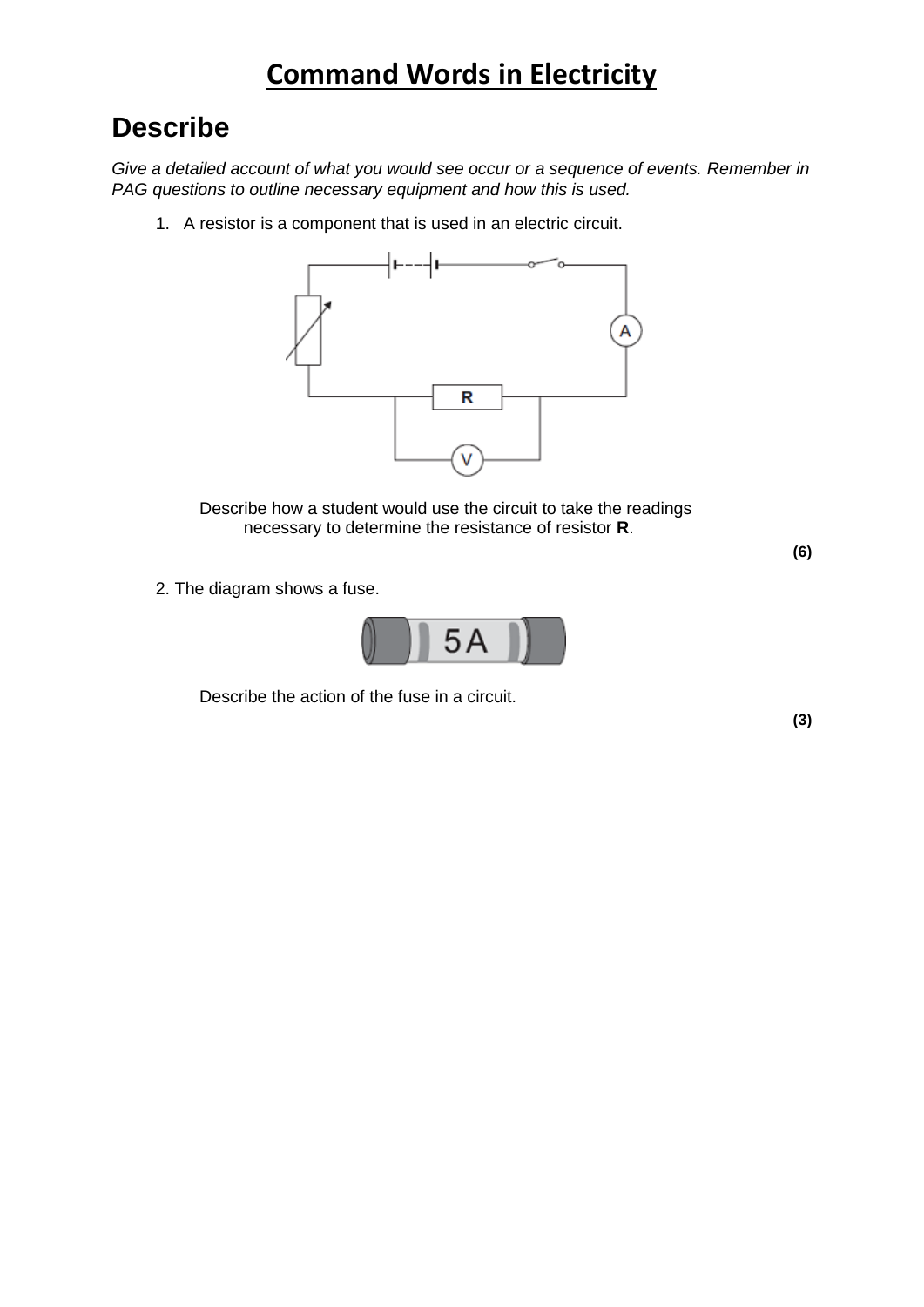# **Explain**

*Outline why a process or action occurs, this may involve an initial description*

3. **Figure 1** shows a lift inside a building.

**Figure 1**



**Figure 2** shows part of the circuit that operates the lift motor.





The lift can be operated using either of the two switches.

Explain why.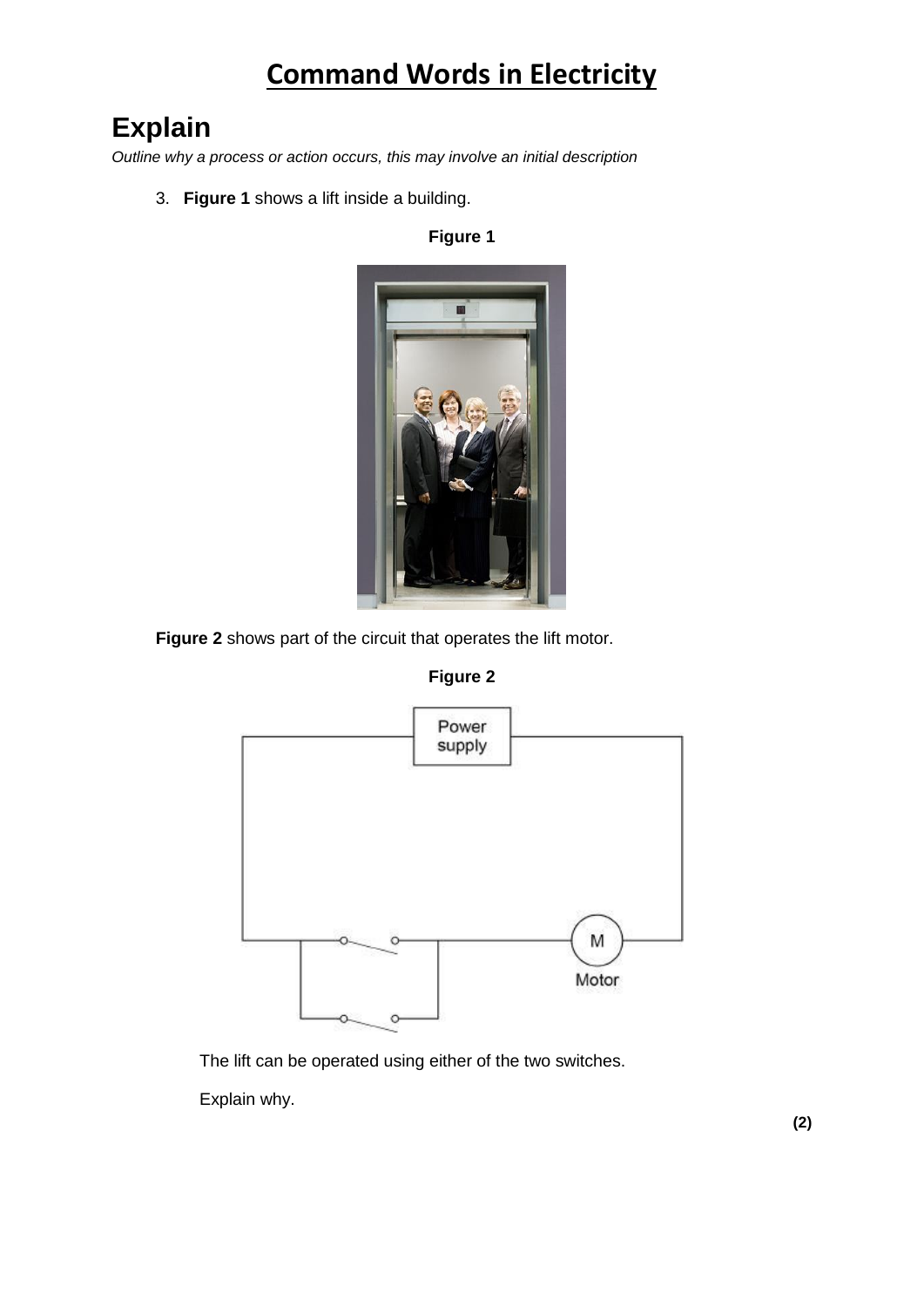## **Calculate**

*Use mathematics and formulae knowledge to produce an answer, make sure answers are stated to an appropriate number of significant figures and unites are given. This may involve the application of several different formulae.*

4. A motor in the lift does 120 000 J of work in 8.0 seconds.

Calculate the power output of the motor in the lift.

Use the equation:

$$
Power output = \frac{work done}{time}
$$

**(2)**

5. The power of the washing machine varies between 0.7 kW and 2 kW depending on which part of the wash cycle is operating.

> Calculate the maximum current drawn from the mains electricity supply by the washing machine.

> The mains electricity supply is at a potential difference of 230 V.

**(2)**

6. The maximum power output of this solar cell is 0.52 W

When the light intensity is 450 W/m<sup>2</sup> the cell has an efficiency of 0.15 at the maximum power output.

Calculate the area of the solar cell.

**(4)**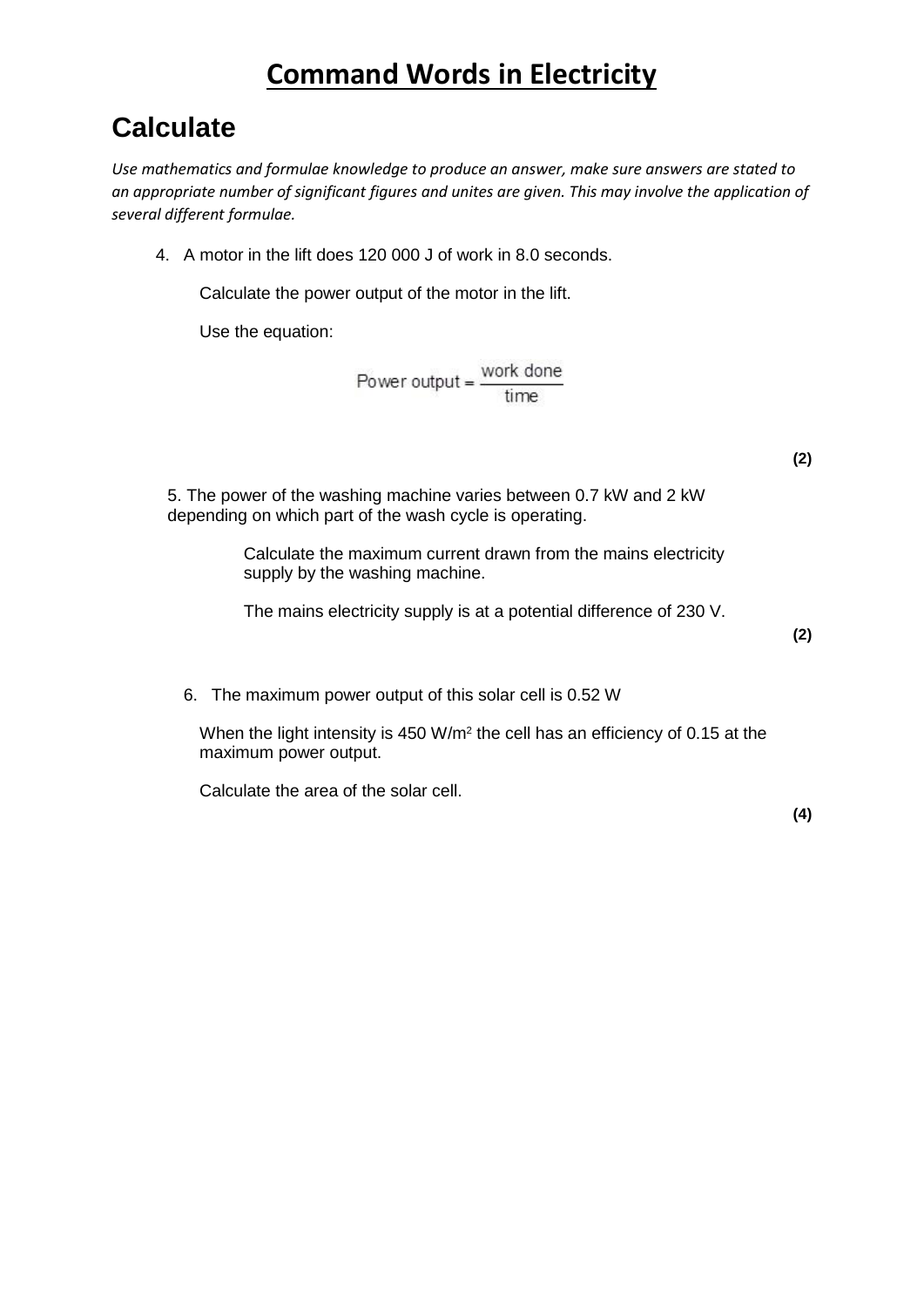## **Use the diagram or graph to…..**

*Make sure your examiner can see that you have made use of the graph or figure. Quote values explicitly and/or draw on the graph.*

> 7. The diagram shows the trace produced by an alternating current (a.c.) supply on an oscilloscope.



Each horizontal division on the oscilloscope screen represents a time of 0.01s.

(i) Calculate the frequency of the a.c. supply.

**(2)**



### 8. A student obtained a set of data and plotted the graph below.

Potential difference in volts

(i) At what potential difference did the diode start to conduct an electric current?

**(1)**

(ii) Use data from the graph to calculate the resistance of the diode when the potential difference across the diode is 0.3 V.

**(3)**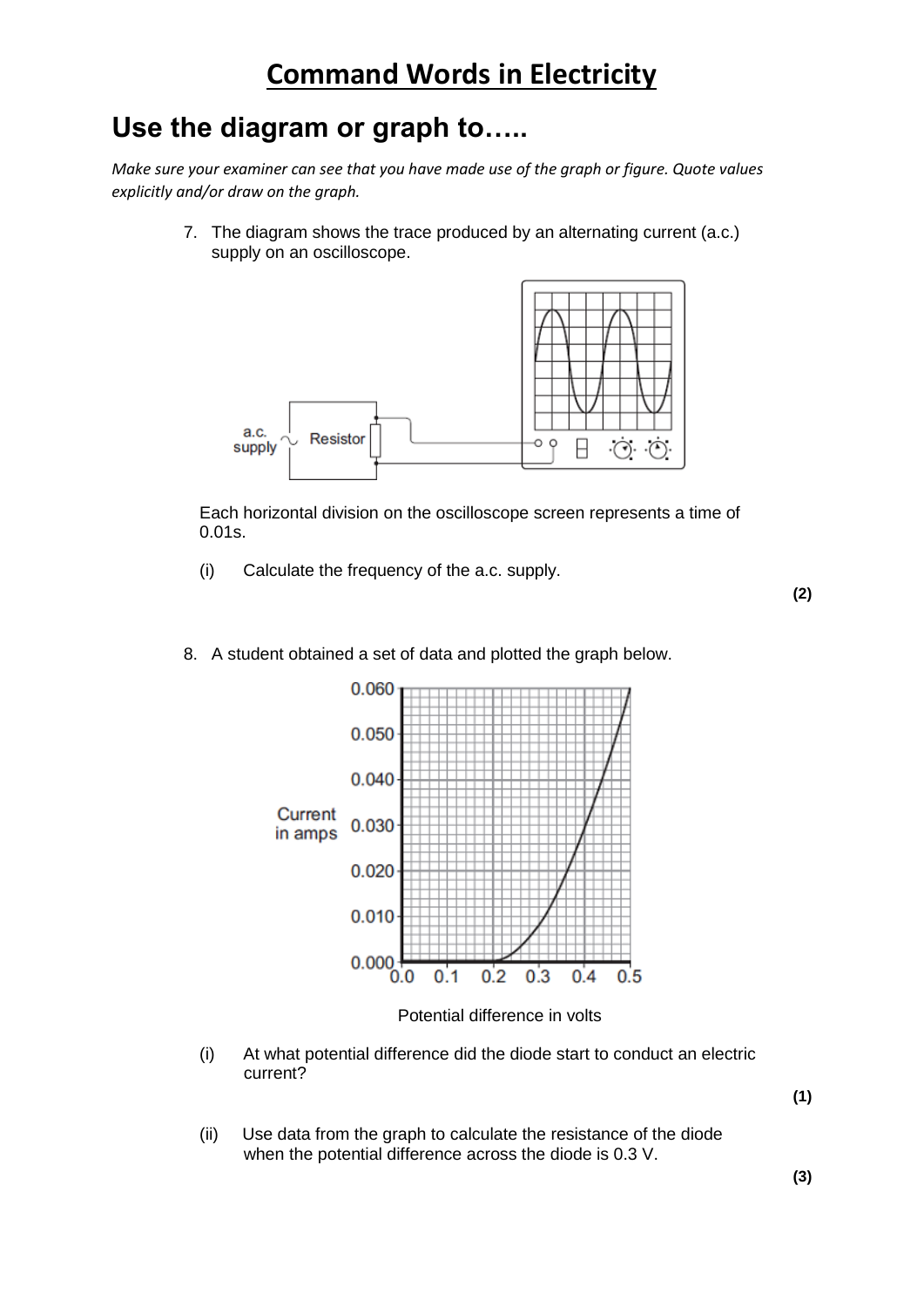# **Compare (and contrast)**

*State the advantages and disadvantages of two or more methods/processes. Each advantage given should link to a disadvantage of the other method/process.*

> 9. **In this question you will be assessed on using good English, organising information clearly and using specialist terms where appropriate.**

**(If you see this statement then the examiner is looking for structure linkage of ideas, make sure relevant ideas are together and your argument is organized)**

Information about the two electricity generation systems is given in **Figure 2**.

### **Figure 2**

The wind turbine costs £50 000 to buy and install.

The hydroelectric generator costs £20 000 to buy and install.

The average power output from the wind turbine is 10 kW.

The hydroelectric generator will produce a constant power output of 8 kW.

Compare the advantages and disadvantages of the two methods of generating electricity.

Use your knowledge of energy sources as well as information from **Figure 2**.

**(6)**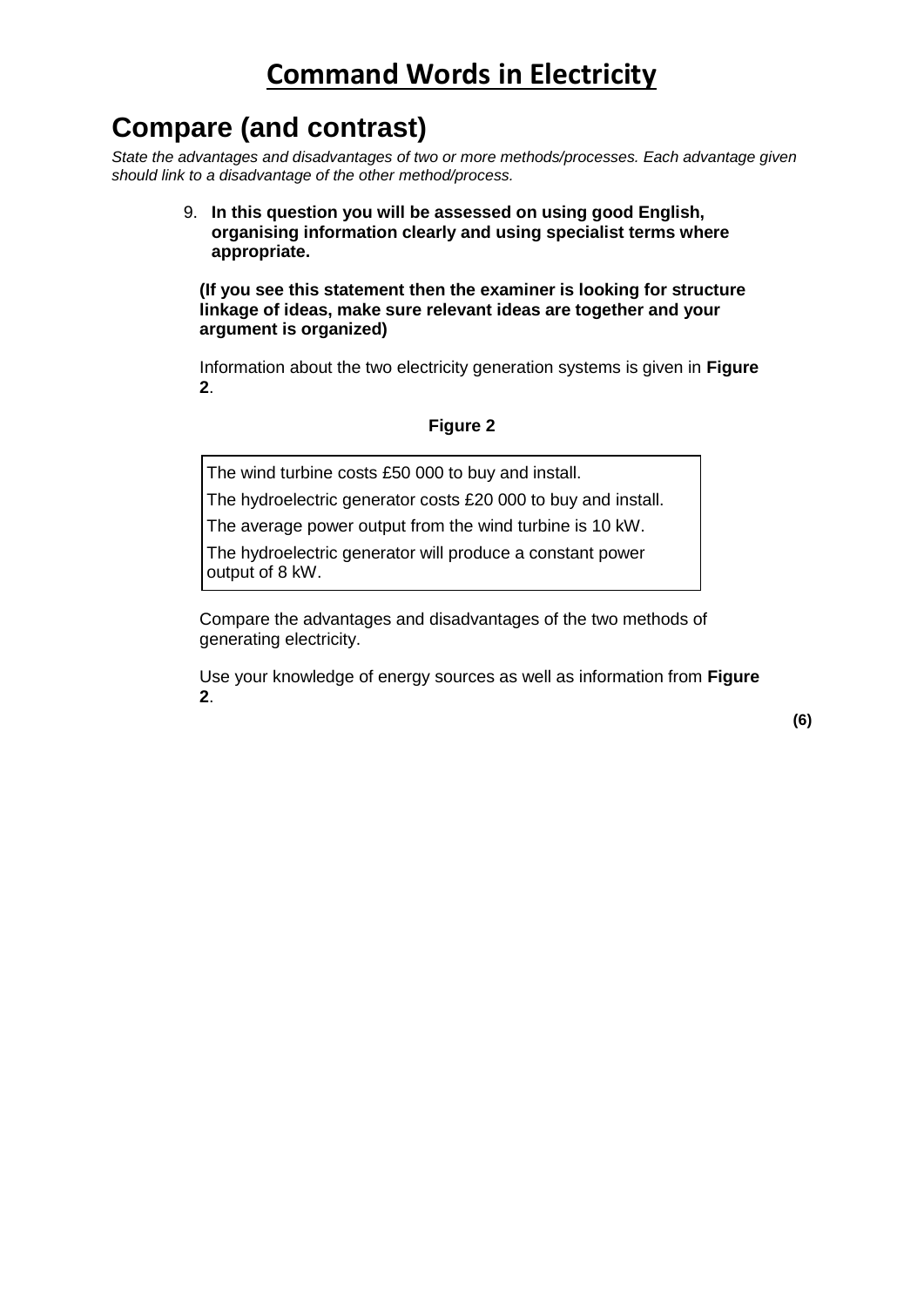### **Suggest**

*Present one or several feasible arguments to back up an idea.*

10. New research has shown that many people underestimate the hazards of using mains electricity.

It is important that people do understand the hazards of using mains electricity.

Suggest why.

**(1)**

11. To get a range of results, hot water at 60 °C was poured into the beaker. The temperature of the water and current through the thermistor were then recorded as the water cooled.

The results of the investigation are shown in **Figure 2**.



**Figure 2**

(i) Suggest **one** way the investigation could have been changed to give a wider range of temperatures.

**(1)**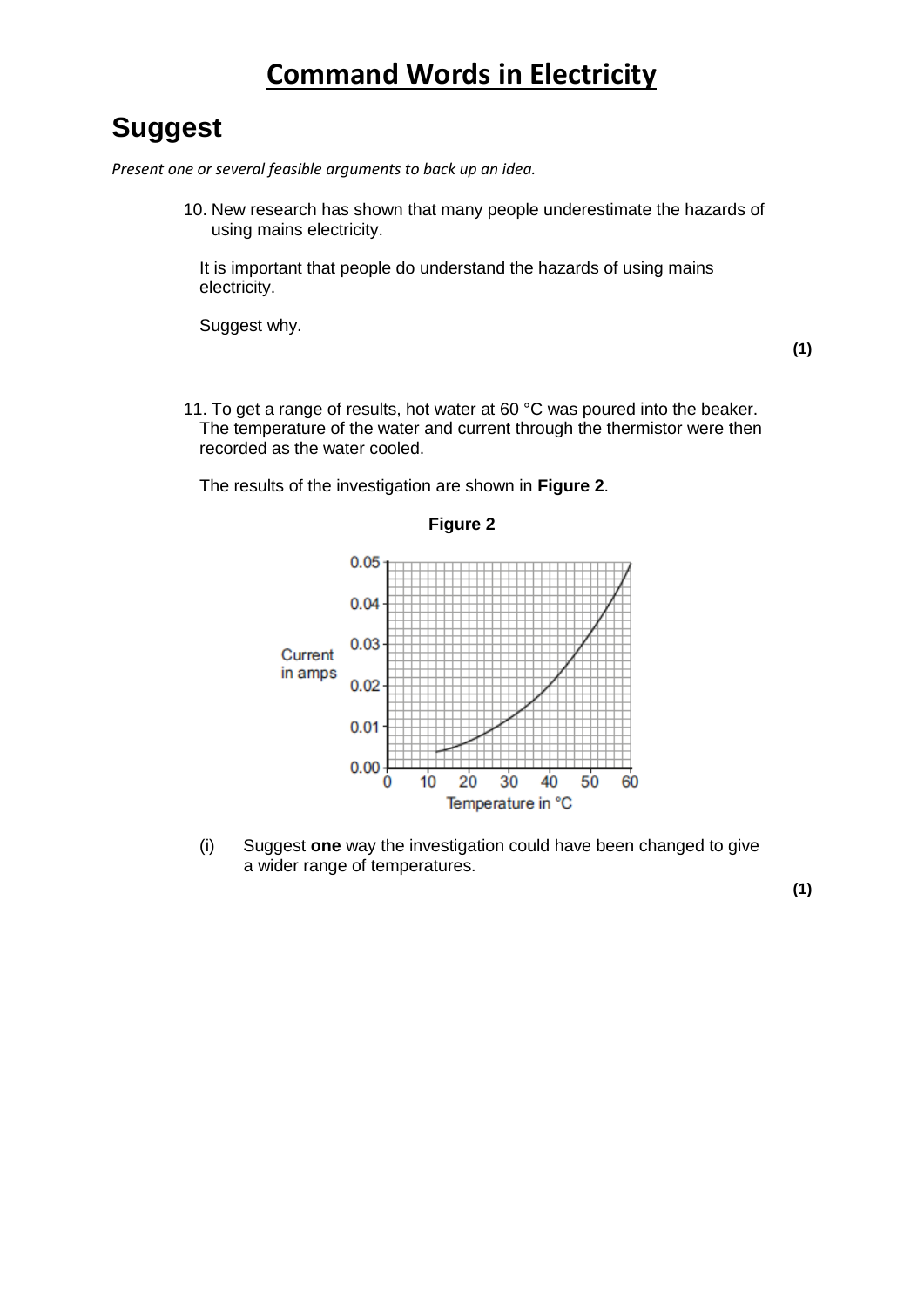### Markscheme

### **Describe**

- 1. any **six** from:
	- switch on
	- read both ammeter and voltmeter *allow read the meters*
	- adjust variable resistor to change the current
	- take further readings
	- draw graph
	- (of) V against I
		- *allow take mean*
	- $R = V/I$ 
		- *allow take the gradient of the graph*

**6**

**3**

**2**

**2**

2. if current is above 5 A / value of fuse

### fuse melts

*allow blows / breaks do not accept exploded*

breaks circuit

### **Explain**

3. the switches are in parallel

(so) closing either switch completes the circuit

### **Calculate**

 $P = \frac{120000}{1}$ 80 4.

 $P = 15000$  (W)

5. 8.7

*accept an answer that rounds to 8.7 allow 1 mark for correct substitution ie 2000 = 230 × I an answer of 0.0087 or 0.009 or 3.0(4) or 5.65 or 5.7 gains 1 mark*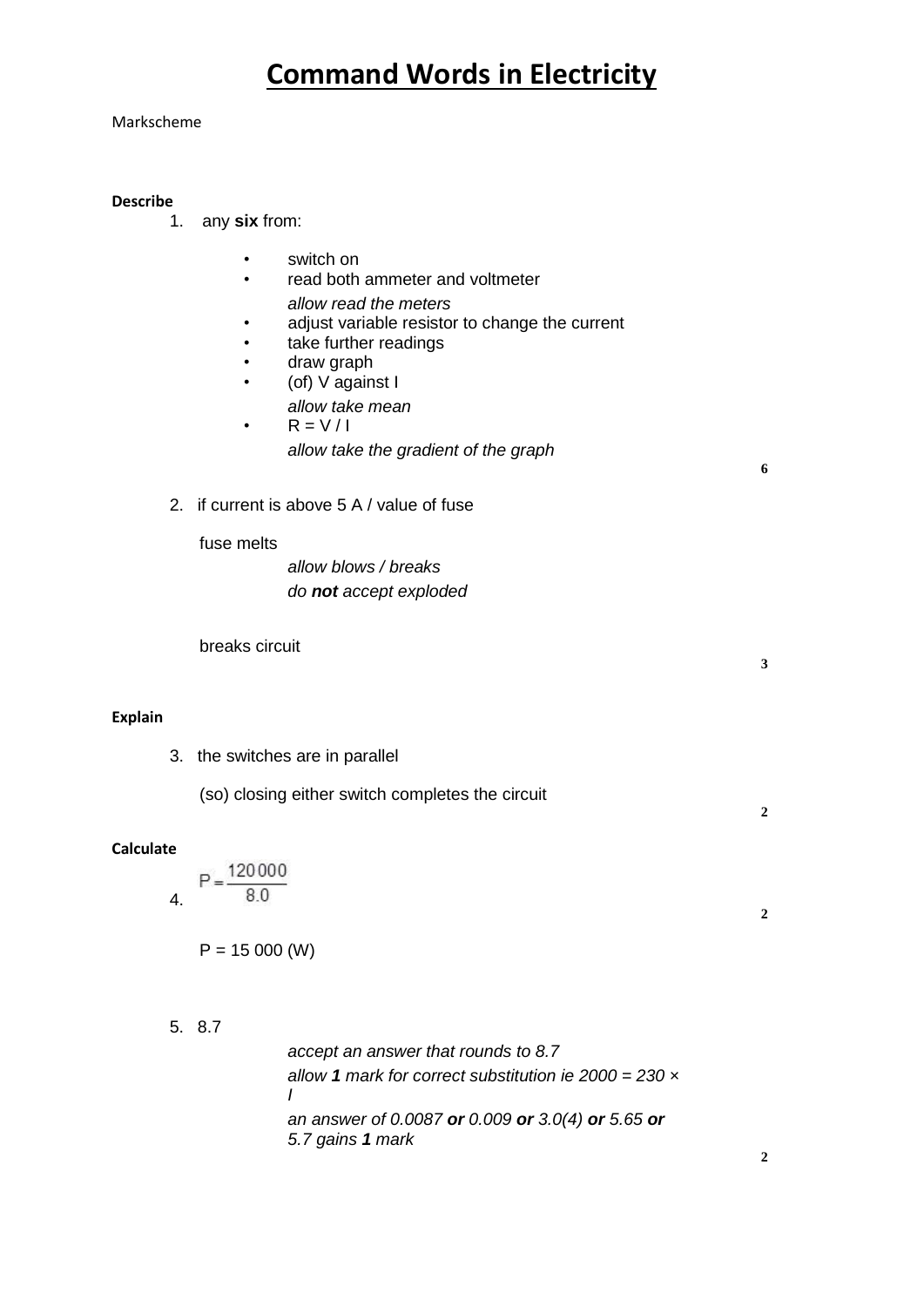6. 
$$
0.15 = \frac{0.52}{\text{total P}}
$$
  
\ntotal P = 3.47 (W)  
\narea =  $\frac{3.47}{450}$   
\narea = 7.7 x 10<sup>-3</sup> (m<sup>2</sup>)  
\nan answer of 7.7 x 10<sup>-3</sup> (m<sup>2</sup>) scores 4 marks  
\nallow use of student's calculated incorrect total  
\npower for last 2 marking points  
\n4  
\n7. 25  
\nallow 1 mark for obtaining period = 0.04(s)  
\n8. (i) 0.2 (V)  
\naccept any value between 0.20 and 0.21 inclusive  
\n(ii) 37.5  
\nallow 1 mark for I = 0.008

**2**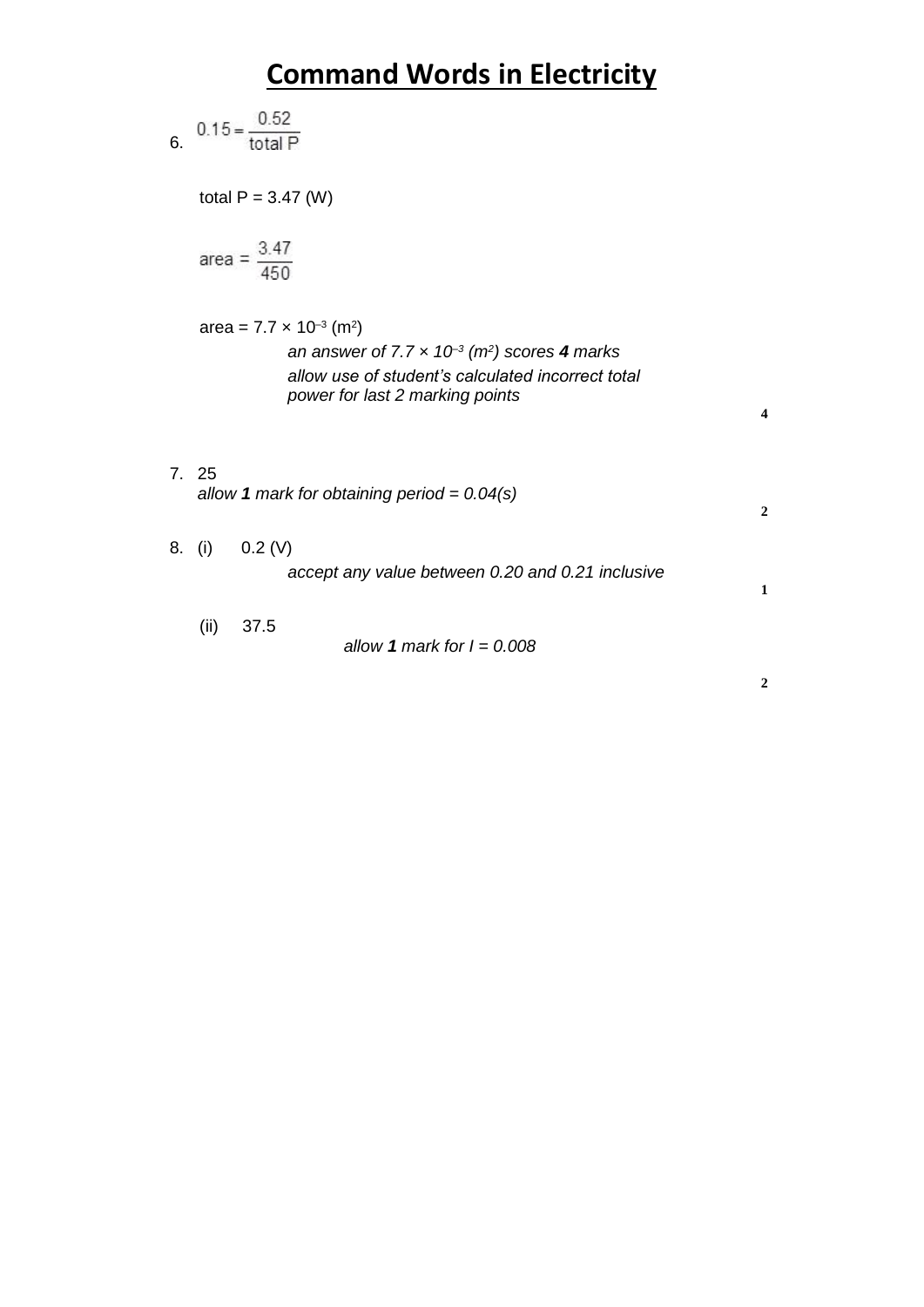9. Marks awarded for this answer will be determined by the Quality of Written Communication (QWC) as well as the standard of the scientific response. Examiners should apply a 'best-fit' approach to the marking.

### **Level 3 (5 – 6 marks):**

clear comparison of advantages **and** disadvantages of **each** method

### **Level 2 (3 – 4 marks):**

at least **one** advantage **and one** disadvantage is stated for **one** method **and** a different advantage **or** disadvantage is stated for the other method

### **Level 1 (1 – 2 marks):**

at least **one** advantage **or one** disadvantage of either method

### **Level 0 (0 marks):**

No relevant information

### **examples of physics points made in the response**

### **Advantages of both methods:**

- both renewable sources of energy
- both have no fuel (cost)
- both have very small (allow 'no') running costs
- no carbon dioxide produced
	- *accept carbon neutral*
	- *accept no greenhouse gases*

*accept doesn't contribute to global warming*

### **Advantages of wind:**

higher average power output *produces more energy is insufficient*

### **Advantages of hydroelectric:**

- constant / reliable power (output)
- lower (installation) cost

### **Disadvantages of wind:**

- higher (installation) cost
- variable / unreliable power output
- (may) kill birds / bats

### **Disadvantages of hydroelectric:**

- lower power output
- (may) kill fish or (may) damage habitats
- more difficult to set up (within river)

### **Disadvantages of both methods:**

- (may be) noisy
- visual pollution

*ignore payback time unless no other relevant points made*

*ignore time to build for both*